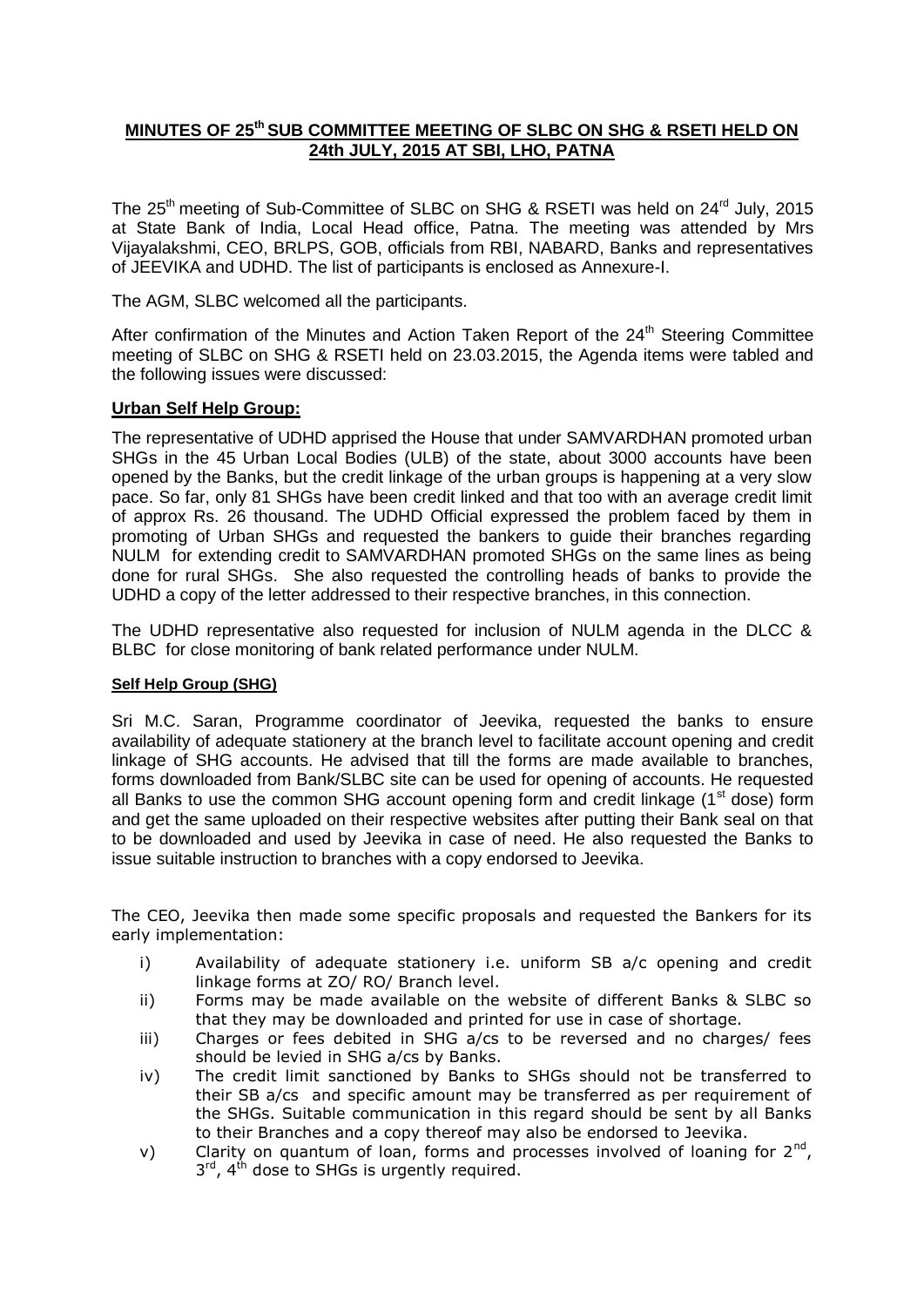- vi) With the progress in time and cost structure moving up, the quantum of first & second dose of loaning should be minimum Rs. 0.75 lacs and Rs. 1.50 lacs respectively after factoring into RBI Guidelines in this regard.
- vii) Exposure visit to SHG clusters of senior officials of Banks to be arranged by Jeevika for understanding community dynamics & providing suggestions for improvement.
- viii) List of JEEVIKA sponsored NPA accounts of SHG to be provided to Jeevika for follow up and make the accounts standard.
- ix) Banks to appoint Nodal officers of SHG and advise their names to SLBC and Jeevika for better coordination and follow up.
- x) Service Area approach in case of SHG financing promoted by Jeevika is not applicable.The guidelines in this connection to be sent by Banks to their respective Bank branches and a copy thereof may be endorsed to Jeevika also.

## **Rural Self Employment Training Institutes(RSETIs):**

Shri Manoj Kumar, State Project Coordinator (SPC) of RSETIs, Bihar, highlighted the following points with respect to functioning of RSETIs in the state:

i) 3 RSETIs namely Purnea, Aurangabad and Bhagalpur were awarded national prize during the RSETI Diwas at New Delhi by MORD, GOI for their overall performance during the Financial year 2013-14. The House applauded the achievement made by these RSETIs.

i) Banks were requested to instruct their branches to sponsor at least 10 candidates for training and credit link minimum 10 RSETI trained candidates in a year for improving the settlement ratio of RSETIs.

ii) SPC, RSETI also raised the issue of inadequate numbers of support staff in many RSETIs. All concerned Banks were requested to provide infrastructural support to all RSETIs as per the RSETI guidelines.

iii) As per instruction from MORD, from 01.04.2015, GOI, NAR Bangalore may stop taking MPR from RSETIs and related data will be taken from MIS only. As such, the SPC requested the concerned banks to ask their RSETIs to reconcile MPR with MIS for each item.

### **Reimbursement Claim of RSETIs:**

The SPC, Monitoring Cell of RSETIs, stated that Reimbursement by SRLM Deptt. to Banks in respect of BPL candidates was getting delayed due to submission of incomplete information by the Banks. All sponsoring Banks were requested to lay importance in this regard..

### **Land and Building Construction:**

The SPC advised that allotment of land for construction of RSETI building has been completed in all districts of Bihar. But the process of construction of RSETI building is very slow. CEO, BRLPS advised all Banks to complete construction of RSETI building at the earliest. MORD, GOI has issued specific instruction regarding withdrawal of fund from the Banks where construction does commence at an early date.

The meeting ended with a vote of thanks to the chair.